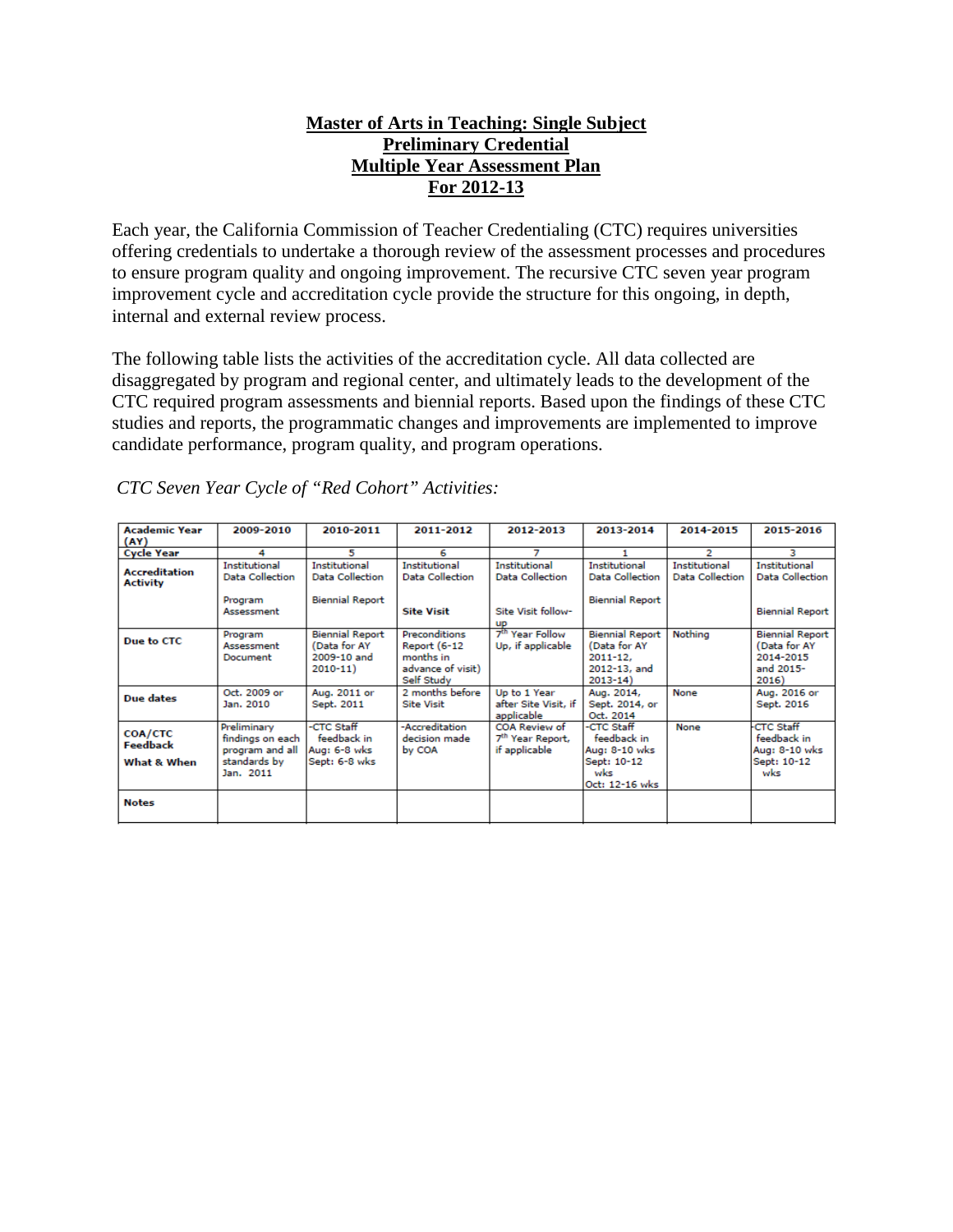#### *CTC Accreditation Cycle*



#### **Methods of Assessment and Criteria for Success**

Currently, assessment data is collected through internal and external sources. Focus groups representing staff, faculty, clinical supervisors, and advisory councils have worked together to discern a set of balanced assessment measures. They are listed below. All candidates are expected to be at the "proficient level of performance with a score of "3" or above in each rubric criteria. The assessments are listed below.

#### *1. California Teacher Performance Assessments*

The [California Teaching Performance Assessment \(CalTPA\)](https://portal.pointloma.edu/web/education/home/-/wiki/Main/Glossary) is an [assessment](https://portal.pointloma.edu/web/education/home/-/wiki/Main/Glossary) of an initial candidate's ability to demonstrate competency of the [Teaching Performance](https://portal.pointloma.edu/web/education/home/-/wiki/Main/TPES)  [Expectations \(TPEs\).](https://portal.pointloma.edu/web/education/home/-/wiki/Main/TPES) CalTPA is required of Multiple Subject and Single Subject candidates. However, the unit has also required TPA's of the Special Education candidates. The CalTPA provides a series of four performance tasks that candidates complete during their professional preparation program. The results of the candidates' knowledge and performance during the various tasks of the CalTPA can help provide formative assessment information to candidates for improving the quality of their teaching, and assists candidates to focus on those aspects of teaching in which they may need further development or support. The CalTPA must be successfully completed as one of the requirements for earning a California preliminary teaching credential from any institution in California.

## *2. Coursework Assessments (2008)*

Using TaskStream as the primary data storage system, the program collects key assessments known as signature assignments to gauge candidates' progress throughout their course of study and ensure CTC program standards are met. Each signature assignment is evaluated using a supporting rubric. Annually, (end of each academic year), collected data is disaggregated by regional center and analyzed with results informing areas for program improvement. Rubrics may be found in the appendix.

• **Signature Assignment: In EDU600, Foundations of Education and Learning Theory, candidates are provided an overview of the laws sand principles regarding the roles and functions of education as well as an overview of the major concepts,**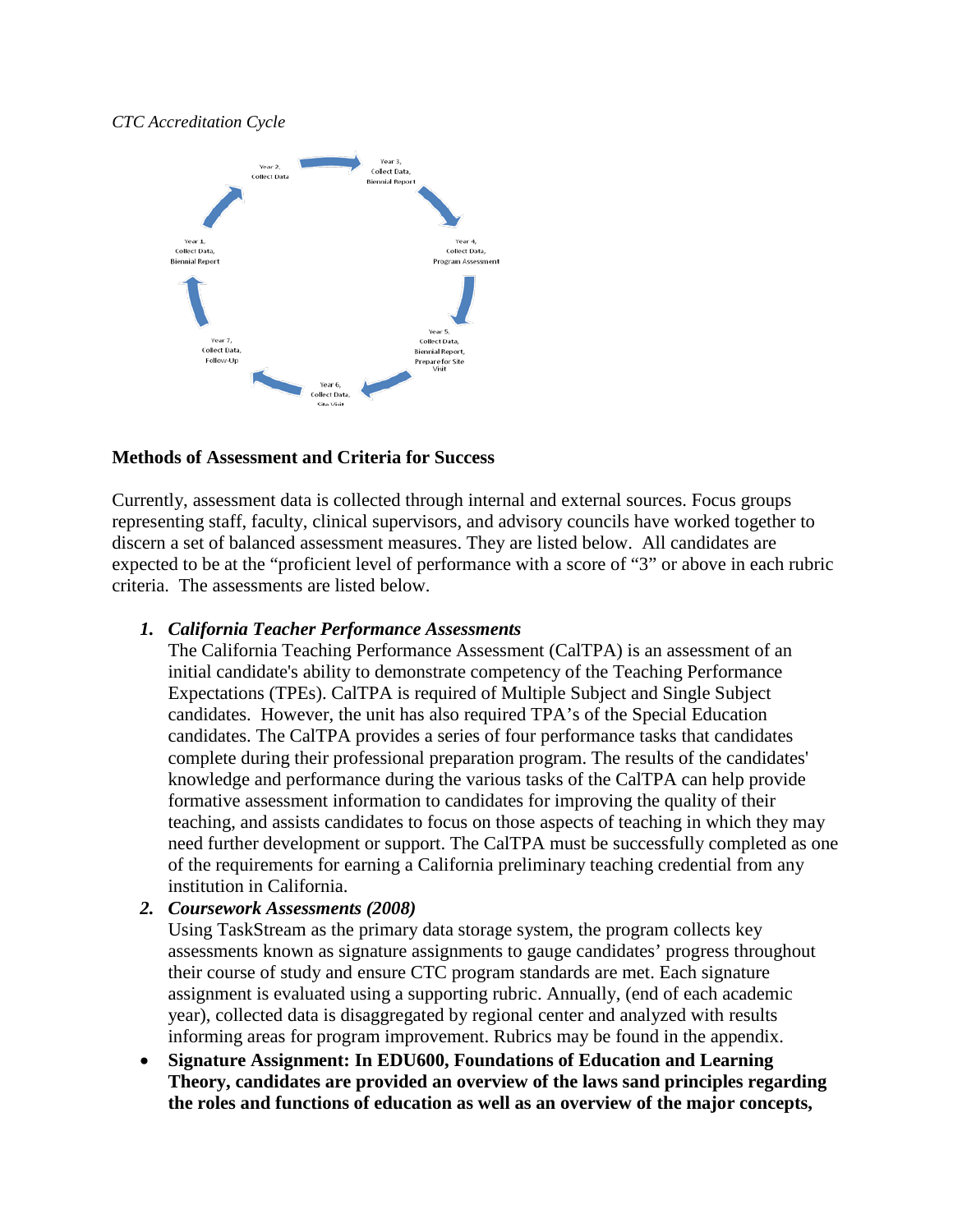**theories, and research related to the cognitive, linguistic, social, emotional and physical development of children and adolescents. Effective instructional s**trategies that ensure active and equitable participation of all learners, as well as modifications for diverse learners with exceptionalities, are observed through fieldwork experience.

• **Signature Assignment:** In EDU620/620F, Literacy Instruction for Secondary Teachers, single subject candidates demonstrate an understanding of how to incorporate the California Reading Language Arts Content Standards for grades 7-12 and the English Language Development Standards into the candidate's content area and an understanding of the principles of effective vocabulary development, content-specific comprehension strategies, literacy development, writing skills, and higher order thinking skills through a case study and skill strategy presentation .

## *3. Dispositions Assessments (2010)*

Dispositions of candidates in the Single Subject MAT Program are assessed throughout their program of study in a series of phases with the opportunities for a struggling candidate to be provided coaching through an Improvement Plan:

PHASE I

1. The "introductory course" introduces and defines the 8 dispositions with their class (EDU 600 – Foundations of Education and Learning Theory).

2. Students self-assess on weeks 1 and 8.

3. Professor of "introductory course" assesses every student at end of course.

\*If the professor or candidate has a dispositional concern at this point, it is noted in the candidate's file but no recommendation for an Improvement Plan is made due to the lack of significant data.

## PHASE II

4. Professors of every subsequent course continue to teach and refer to the dispositions, especially applying them to the course content. (EVERY COURSE)

5. In each of the following courses, candidates self assess at the END of the course: EDU 612, EDU 621, EDU 654. Professor confirms or gives evidence of why they cannot confirm the ratings in any category.

6. Student receives data of ratings so far during Advancement Interview (Advancement Interview Scheduler to provide to interviewers.)

\*At any point in this phase a candidate could be recommended to the Improvement Plan process.

# PHASE III

7. Final disposition ratings include practitioners in the field at the end of the MAT program during Clinical Practice I and II. Candidates, Seminar instructors, Supervising Faculty and Cooperating Teachers (or equivalent by program) all submit separate disposition ratings.

8. Candidates submit first to the Seminar instructor, and after inputting their own ratings, releases it back for a second score from the Supervising Faculty.

9. Cooperating Teachers give their dispositional ratings on paper.

\*At any point in this phase a candidate could be recommended to the Improvement Plan process.

# REFFERRAL TO THE IMPROVEMENT PLAN PROCESS

During Phase II or III of the disposition assessment process a candidate, a professor or a professional who works with the candidate can recommend the candidate participate in the